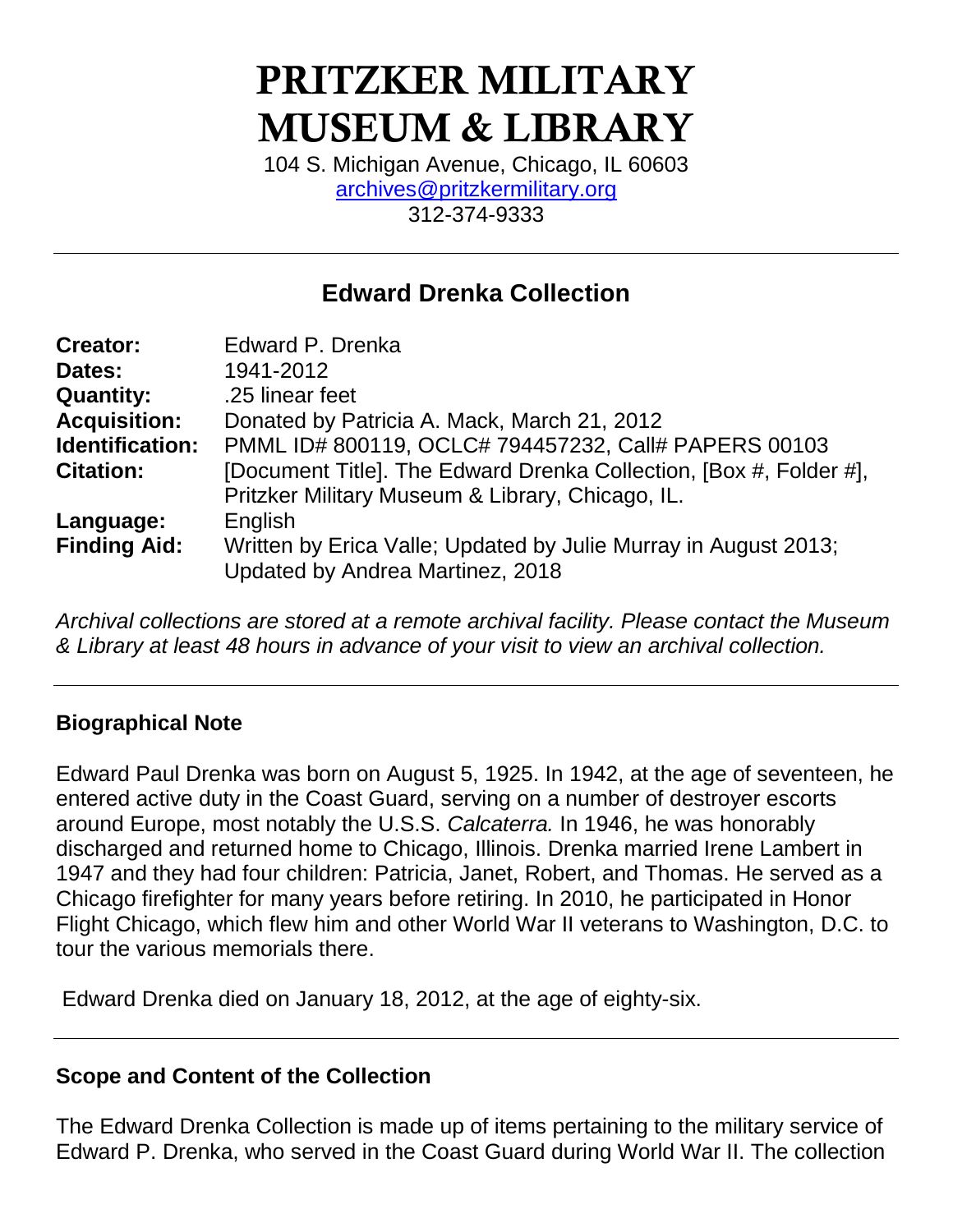includes official government documents, photographs, correspondence, and newspaper clippings, as well as his Coast Guard uniform and various medals.

## **Arrangement**

The collection is organized into 7 series:

### **Series One: Government Documents**

This series contains official government documents pertaining mostly to Drenka's military service, including his discharge papers and identification cards. It also includes a book of propaganda cartoons.

#### **Series Two: Correspondence**

This series contains correspondence sent to Drenka and his family over the years, including condolence letters. It also includes Drenka's wedding invitation.

## **Series Three: Funeral Items**

This series contains items pertaining to Drenka's funeral services, including a funeral card with his name and dates of birth/death.

## **Series Four: Honor Flight Chicago**

This series contains items from Drenka's trip with Honor Flight Chicago to Washington, D.C. It includes a commemorative book, pamphlets on various D.C. memorials, and a certificate to Drenka thanking him for his service.

## **Series Five: Coast Guard Items**

This series contains items pertaining to the Coast Guard, including a 1989 Coast Guard calendar and decals.

#### **Series Six: Newspapers**

This series contains newspapers and clippings, including two front page headlines from December 7th and 8th, 1941.

#### **Series Seven: Miscellaneous**

This series contains two items that did not fit anywhere else: A Flags of the U.S.A. pamphlet, and a clipping of a World War II ad.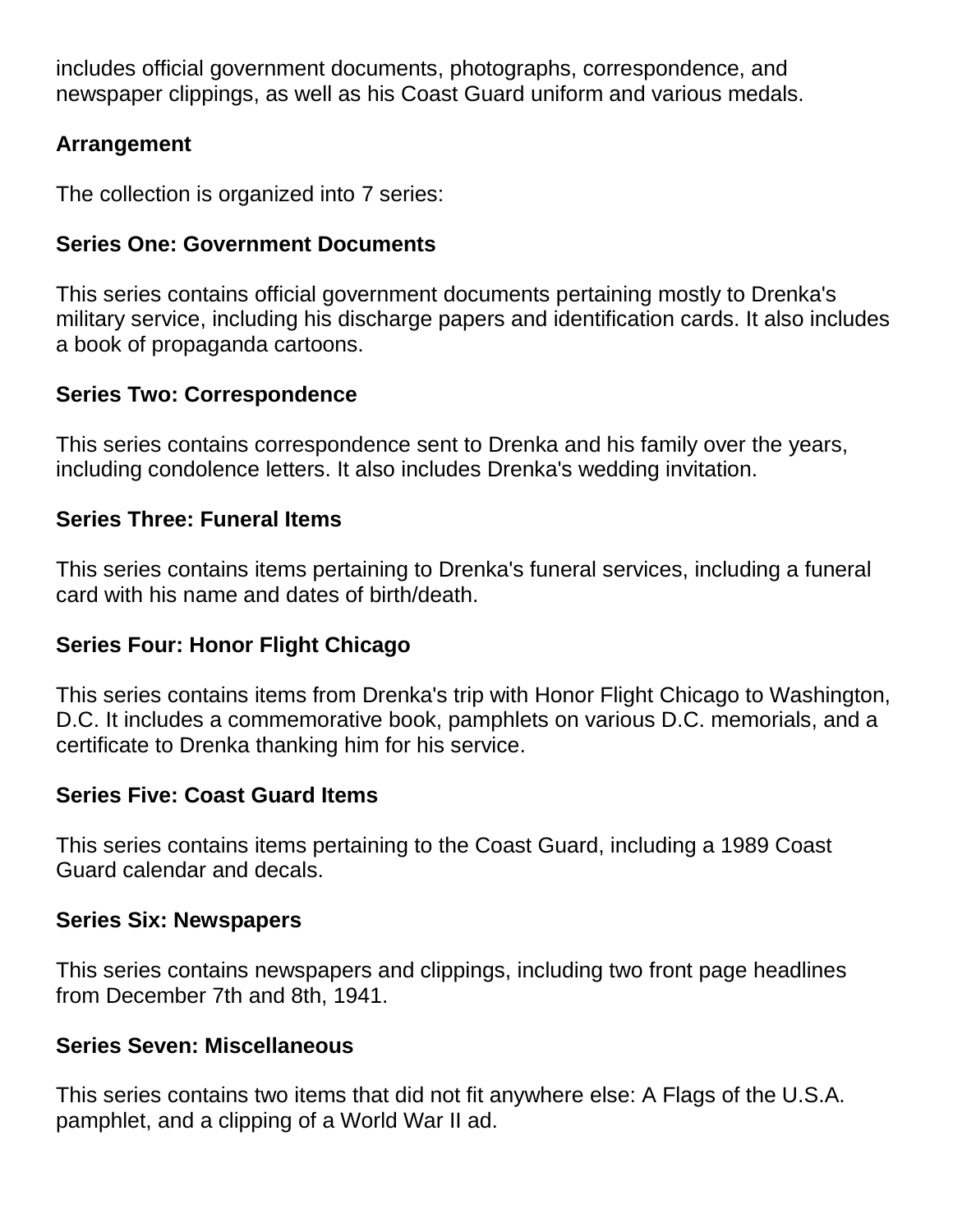## **Rights**

Copyrights held by Patricia A. Mack were transferred to the Pritzker Military Museum & Library. All other rights are held by the author or publisher. Users assume responsibility for following copyright laws as established by US Code Title 17.

#### **Separations**

This series contains hundreds of photos taken from 1943 until 2012, separated into five groups: Black and White photos, Color Photos, Large Photos, Photos from the Correspondence Series, and Miscellaneous.

| Item ID               | <b>Description</b>                                        | Date |
|-----------------------|-----------------------------------------------------------|------|
|                       | 800119148 Navy Blue Coast Guard Uniform (Pants, Top, Tie) |      |
|                       | 800119149 U.S. Coast Guard Plaque                         |      |
|                       | 800119150 Poster of Ed Drenka in Coast Guard uniform      |      |
| 800119151 Dog tag     |                                                           |      |
|                       | 800119152 U.S. Coast Guard Flags (2)                      |      |
|                       | 800119153 World War II Victory Medal and bar pin          |      |
|                       | 800119154 American Campaign Medal and bar pin             |      |
| 800119155 and bar pin | European-African-Middle Eastern Campaign Medal            |      |
|                       | 800119156 Coast Guard Medal and and Ribbon                |      |
|                       | 800119157 Uniform Patch                                   |      |
|                       | 800119158 American Flag Pin                               |      |
|                       | 800119159 Bald Eagle Lapel Pin                            |      |
|                       | 800119160 U.S. Coast Guard Model Ship                     |      |
|                       | 800119161 U.S.S. Buckley model ship (unopened)            |      |
|                       | 800119162 Portrait of U.S. Coast Guard ship               |      |
|                       | 800119163 Chicago Fire Department Officer Patch           |      |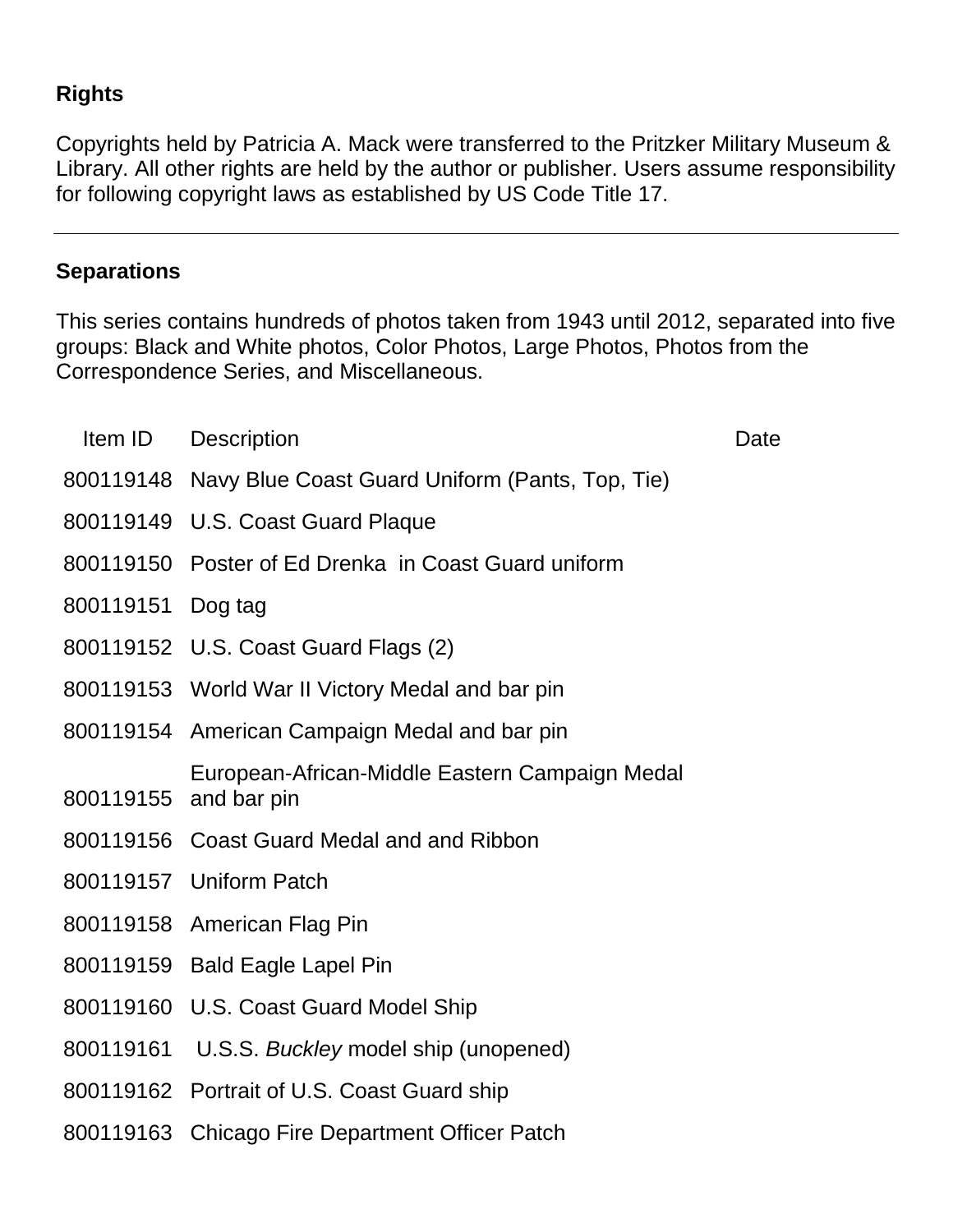800119164 Navy Blue Coast Guard Cover - Located in "Library Collection"

> *Life* Magazine Book: *Posters of World War II* Book: *Play It Again*  Book: *H is for Honor*

|           | <b>Series Eight: Photography</b>                                                               | 1942-<br>1993, n.d. |
|-----------|------------------------------------------------------------------------------------------------|---------------------|
|           | <b>Black and White Photos</b>                                                                  | 1942-<br>1947, n.d. |
|           | 800119042 Ed and a friend posed in uniform with a backdrop                                     | n.d.                |
|           | 800119043 Two sailors in uniform                                                               | n.d.                |
|           | 800119044 Ed and his mother posed in front of their house                                      | 8/8/1943            |
|           | 800119045 Ed in uniform posed with his mother                                                  | 8/8/1943            |
|           | 800119046 Man sitting on a dock                                                                | n.d.                |
|           | 800119047 Man standing on a walkway to a ship                                                  | n.d.                |
|           | 800119048 Two sailors working on the side of a ship                                            | n.d.                |
|           | 800119049 Two sailors posed near a ship                                                        | n.d.                |
|           | 800119050 Three sailors sitting on the edge of a ship smiling                                  | n.d.                |
| 800119051 | Photo of the three sailors posed on a ship near an<br>American flag                            | n.d.                |
|           | 800119052 Ed posed underneath a boardwalk. Caption: "Daddy"                                    | n.d.                |
| 800119053 | Three sailors posed with a dog. Caption: "Sam, Bob,<br>and Paul"                               | n.d.                |
| 800119054 | Young Ed in R.O.T.C. uniform. Caption: "Me in the<br>R.O.T.C." Back: "Daddy when he was young" | n.d.                |
| 800119055 | Ed in his R.O.T.C. uniform with his parents                                                    | n.d.                |
|           | 800119056 Ed in his uniform in front of a shop window                                          | n.d.                |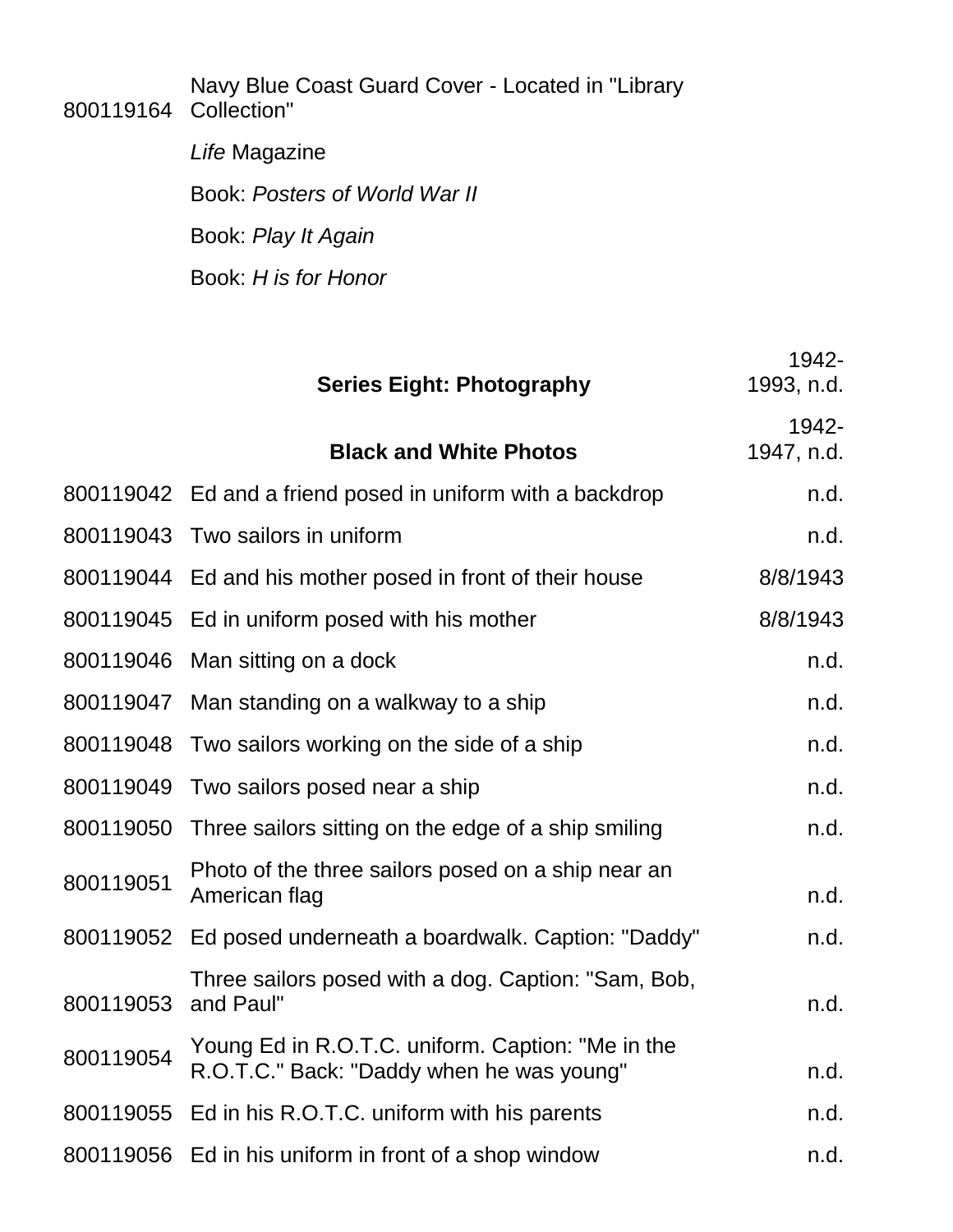|                      | 800119057 Ed in a suit and tie smiling                                          | n.d.       |
|----------------------|---------------------------------------------------------------------------------|------------|
|                      | 800119058 Ed in front of a building (2 copies)                                  | n.d.       |
|                      | 800119059 Ed posed on the side of a road                                        | n.d.       |
|                      | 800119060 Cutout photo of Ed's head                                             | n.d.       |
|                      | 800119061 Torn photo of Ed and a friend in a photo booth                        | n.d.       |
|                      | 800119062 Photo of a docked ship                                                | n.d.       |
|                      | 800119063 Photo of a cargo ship                                                 | n.d.       |
|                      | 800119064 Ed staring up at the camera near a rowboat                            | n.d.       |
|                      | 800119065 Ed posed in front of some trees                                       | n.d.       |
| 800119066 (2 copies) | Ed and buddies. Caption: "A few of the boys and me"                             | n.d.       |
|                      | 800119067 Photo of a bunch of sailors on a Jeep                                 | n.d.       |
|                      | 800119068 Sailors at the beach                                                  | n.d.       |
|                      | 800119069 Sailors posed at the beach with a woman                               | n.d.       |
|                      | 800119070 Caption: "Sam, Paul, Bob, Ed."                                        | n.d.       |
|                      | 800119071 A sailor standing in front of a car                                   | n.d.       |
|                      | 800119072 Caption: "C.O. and Straits."                                          | n.d.       |
|                      | 800119073 Two men on a boat                                                     | n.d.       |
|                      | 800119074 Ed on a balcony                                                       | n.d.       |
|                      | 800119075 Ed on a speedboat. Caption: "My father"                               | n.d.       |
| 800119076            | Two sailors by U.S. Naval Hospital. Caption: "To<br>Eddie, my pal. From Frank." | 11/27/1943 |
|                      | 800119077 Ed and Irene outside the church on their wedding day                  | 4/19/1947  |
|                      | 800119078 Ed and Irene at the altar                                             | 4/19/1947  |
|                      | 800119079 Young Ed with his mother                                              | n.d.       |
|                      | 800119080 Portrait of Ed standing outside a house (2 copies)                    | n.d.       |
| 800119081            | Formal portrait of Ed in Coast Guard uniform. Caption:                          | n.d.       |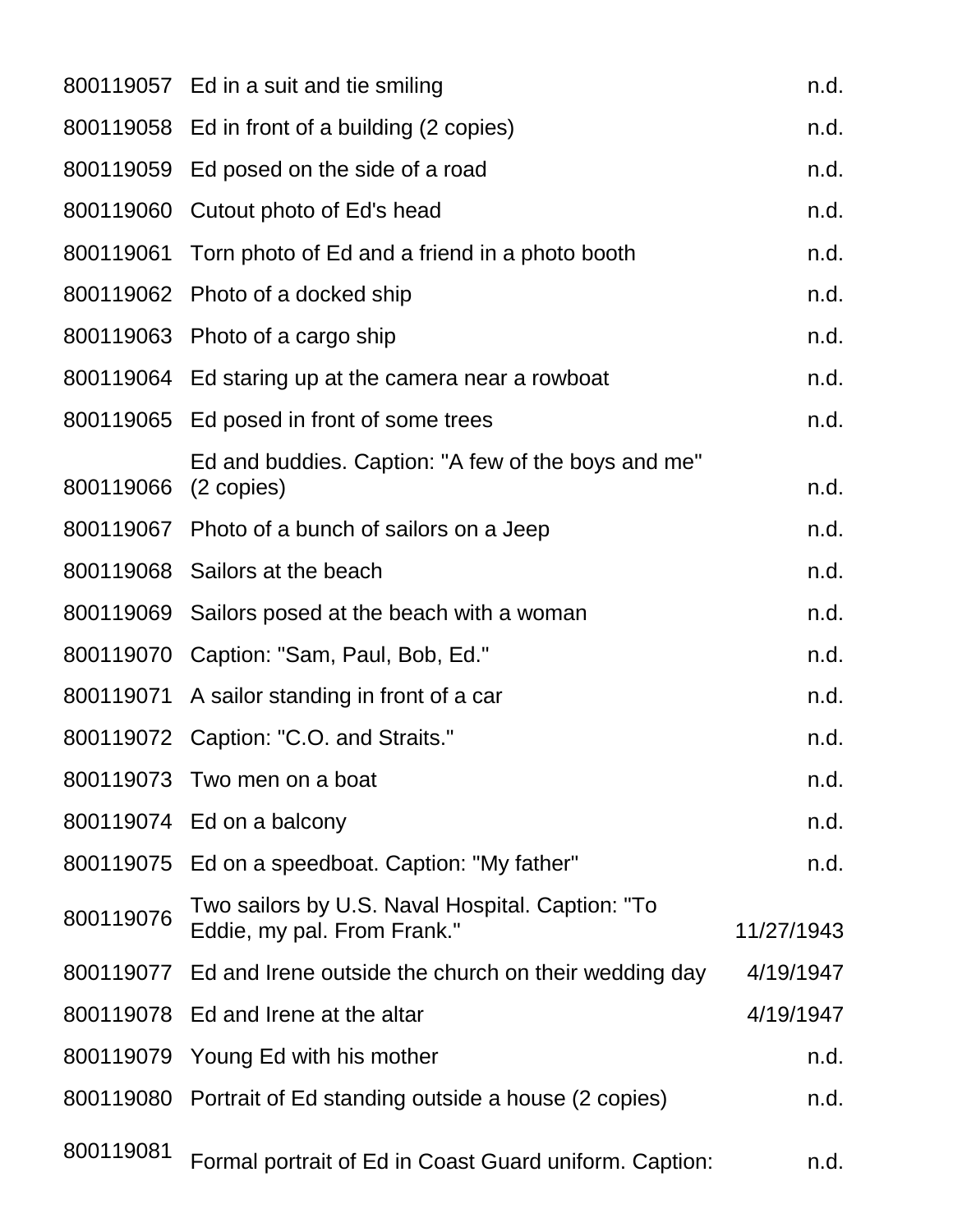"Your seaman cracker, or Eddie."

|           | 800119082 Close up photo of Ed                                                   | n.d.      |
|-----------|----------------------------------------------------------------------------------|-----------|
|           | 800119083 Group photo of Ed and his buddies, partially torn                      | n.d.      |
| 800119084 | Framed formal portait of Ed in uniform. Caption: "Save<br>this picture will ya." | 11/1/1942 |

|           | <b>Color Photos</b>                                                                                    | 1988,<br>1993, n.d. |
|-----------|--------------------------------------------------------------------------------------------------------|---------------------|
|           | 800119085 Photo of the U.S.C.G.C Woodrush (2 copies)                                                   | n.d.                |
|           | 800119086 Photo of a ship (2 copies)                                                                   | n.d.                |
|           | 800119087 Photo of a ceremony near water                                                               | n.d.                |
|           | 800119088 Photo of the Marine Corps War Memorial                                                       | n.d.                |
|           | 800119089 Ed and his wife looking at something on the ship                                             | n.d.                |
|           | 800119090 Photo of a Coast Guard ship                                                                  | n.d.                |
| 800119091 | Ed sitting on a chair holding two signs welcoming USS<br>Calcaterra shipmates and one bearing his name | n.d.                |
| 800119092 | Ed and two other veteran friends posing on a ship (2)<br>copies)                                       | n.d.                |
|           | 800119093 Photo of Irene on a dock                                                                     | n.d.                |
|           | 800119094 Ed and a fellow veteran on the ARM Azueta(2 copies)                                          | n.d.                |
|           | 800119095 Ed and Irene posed in front of a model ship                                                  | n.d.                |
| 800119096 | Ed, Irene, and two others posed in front of a model<br>ship                                            | n.d.                |
|           | 800119097 Photo of a Coast Guard lifeboat                                                              | n.d.                |
|           | 800119098 Another photo of a Coast Guard ship                                                          | n.d.                |
|           | 800119099 Photo of Ed posed on the ARM Azueta (2 copies)                                               | n.d.                |
| 800119100 | Another photo of Ed posed on the ARM Azueta (2)<br>copies)                                             | n.d.                |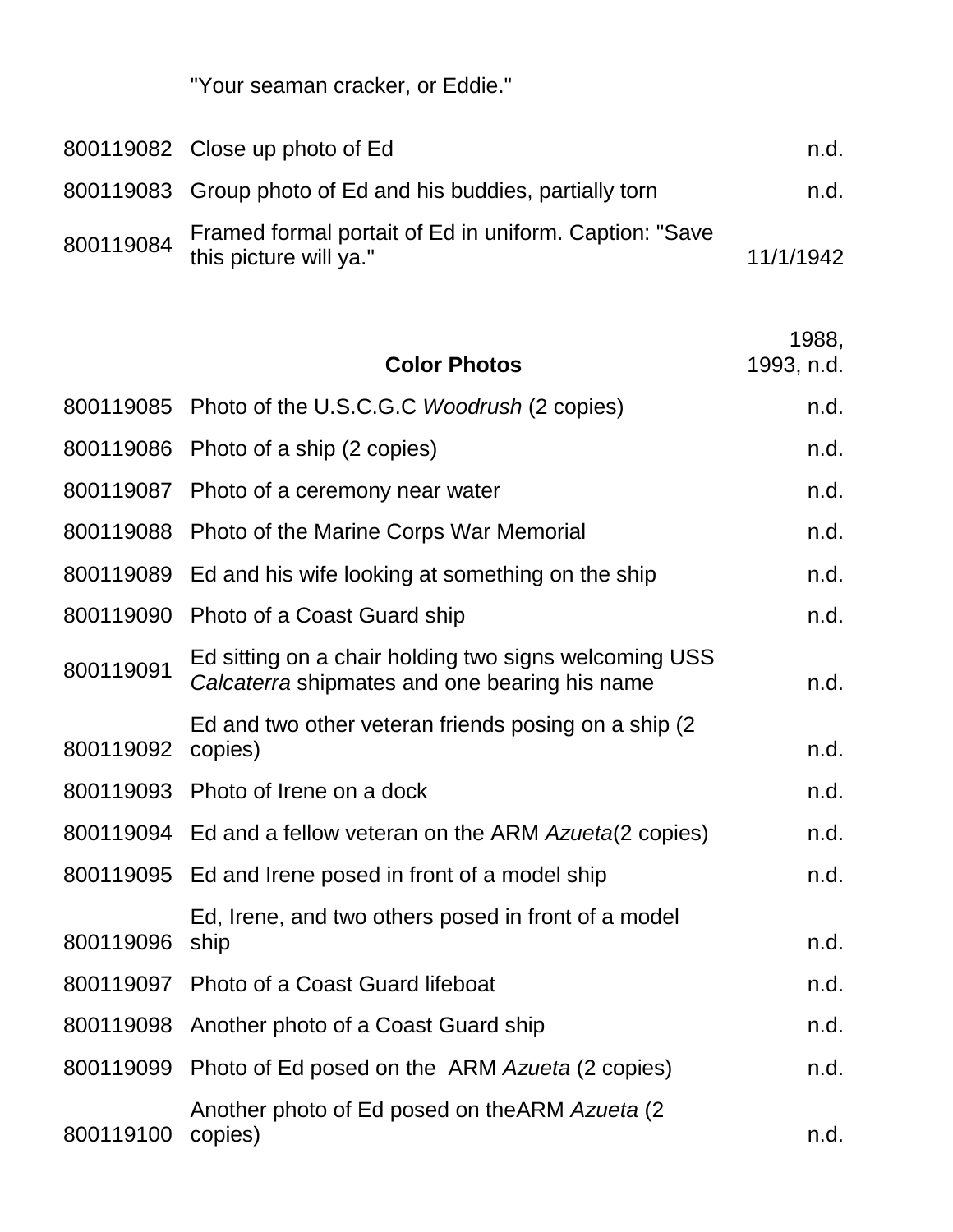|           | 800119101 Photo of Ed and Irene on the ship                                                                                  | n.d.     |
|-----------|------------------------------------------------------------------------------------------------------------------------------|----------|
|           | 800119102 Another photo of Ed and Irene on the ship                                                                          | n.d.     |
|           | 800119103 Ed and two other veterans posed in an airport                                                                      | n.d.     |
| 800119104 | Group photo including Ed and Irene. Caption: "For E.<br>Drenka, DE-390. Aloha! 9-4-88. K.L. Johnson, DE-<br>741, USS Weaver" | 9/4/1988 |
|           | 800119105 Photo of a polka band playing                                                                                      | n.d.     |
|           | 800119106 Group photo including Ed and Irene.                                                                                | n.d.     |
|           | 800119107 Photo of veterans seated or standing near a table.                                                                 | n.d.     |
|           | 800119108 Photo of Irene posed with a dummy.                                                                                 | n.d.     |
|           | 800119109 Another photo of veterans seated at a table.                                                                       | n.d.     |
|           | 800119110 Photo of a veteran sitting at a table.                                                                             | n.d.     |
|           | 800119111 A couple posed with a dummy                                                                                        | 9/8/1993 |
|           | 800119112 Irene and Ed posed with a dummy                                                                                    | 9/8/1993 |
|           | 800119113 Photo of a bunk on the ARM Azueta (2 copies)                                                                       | n.d.     |
|           | 800119114 USS Calcaterra posters                                                                                             | n.d.     |
|           | 800119115 A photo taken from the ARM Azueta the main deck                                                                    | n.d.     |
|           | 800119116 A photo of the ARM Azueta main deck (2 copies)                                                                     | n.d.     |
|           | 800119117 Photo of the USCGC Diligence                                                                                       | n.d.     |
|           | 800119118 Another photo of the USCGC Diligence                                                                               | n.d.     |
|           | 800119119 Photo of a Coast Guard ship (2 copies)                                                                             | n.d.     |
|           | 800119120 Photo of the Redwood (2 copies)                                                                                    | n.d.     |
|           | 800119121 Photo of a ship's gun                                                                                              | n.d.     |
| 800119122 | Photo taken from onboard ARM Azueta of the main<br>deck                                                                      | n.d.     |
|           | 800119123 Photo of Irene and Ed exploring the ship                                                                           | n.d.     |
|           | 800119124 Photo of a mast                                                                                                    | n.d.     |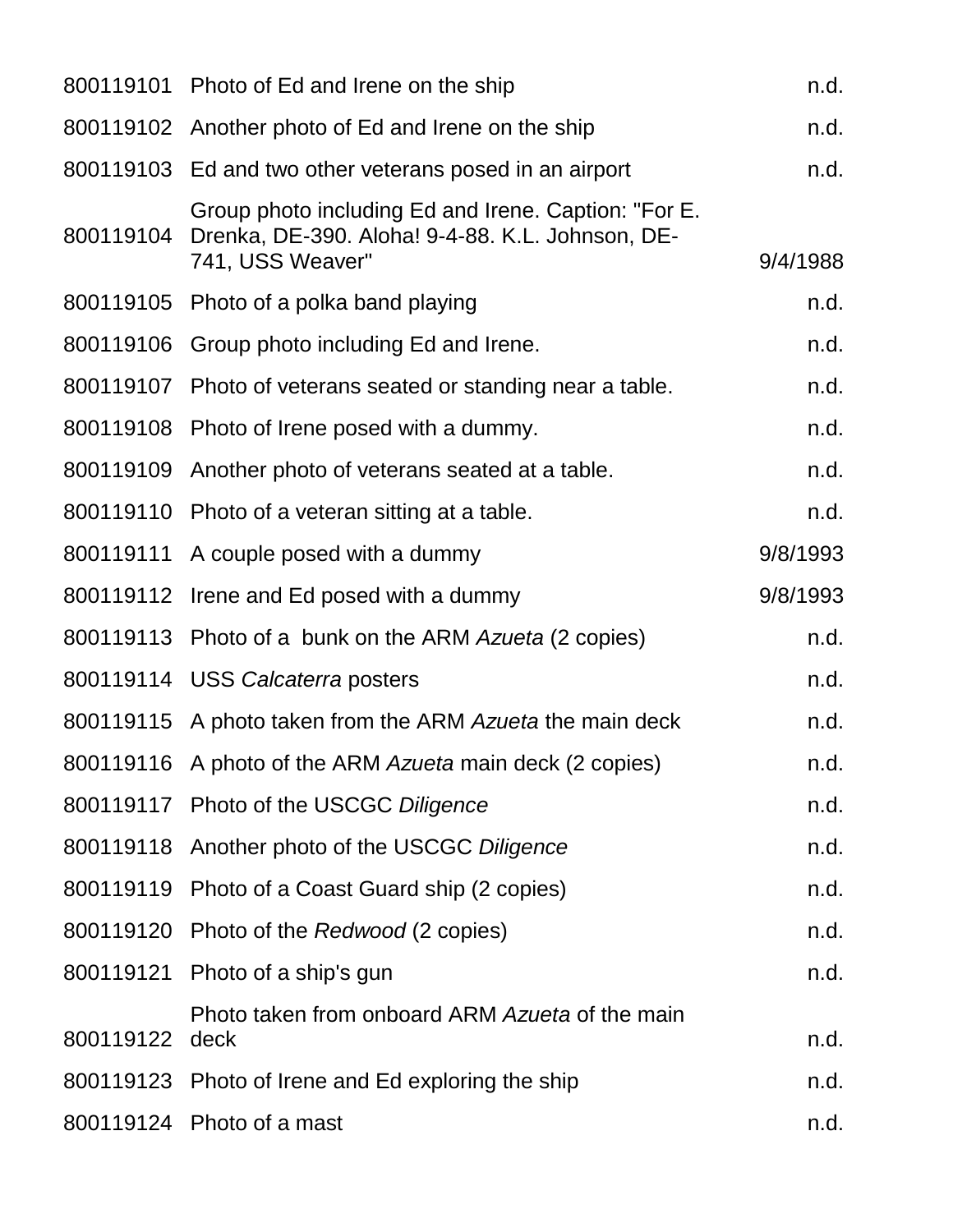| 800119125 Ed onboard a ship                              | n.d. |
|----------------------------------------------------------|------|
| 800119126 Ed posed in front of a U.S. Coast Guard emblem | n.d. |
| 800119127 Ed and a friend below deck on a ship           | n.d. |
| 800119128 Ed on the ARM Azueta                           | n.d. |
| 800119129 Ed on a dock posed in front of a ship          | n.d. |
| 800119130 A photo of a ship taken from shore             | n.d. |
| 800119131 Coast Guard ship docked(2 copies)              | n.d. |
| 800119132 Coast Guard ship                               | n.d. |
| 800119133 Photo of showers onboard a ship                | n.d. |
| 800119134 Photo of a ship mast                           | n.d. |
| 800119135 Photo of a ceremony involving military         | n.d. |

|           | <b>Large Photos</b>                                                      | 1947, n.d. |
|-----------|--------------------------------------------------------------------------|------------|
|           | 800119136 Family portrait of Ed and his parents                          | n.d.       |
|           | 800119137 Colorized family portrait of Ed and his parents                | n.d.       |
|           | 800119138 Young Ed posed holding a prayer book                           | n.d.       |
| 800119139 | "Nostalgic Melodies" photo Franklin Roosevelt. Back:<br><b>Babe Ruth</b> | n.d.       |
| 800119140 | Ed choir. Caption: "Merry Christmas to Edward from AI<br>Wideman"        | n.d.       |
|           | 800119141 Ed holding a gun                                               | n.d.       |
|           | 800119142 Cutout photos of the USS Calcaterra                            | n.d.       |
|           | 800119143 Wedding photo of Ed and Irene                                  | 4/19/1947  |
|           |                                                                          |            |

| <b>Photos from Correspondence Series</b>                                                                                                    | 2012     |
|---------------------------------------------------------------------------------------------------------------------------------------------|----------|
| Photo of Aileen Vertiz holding a sign with Ed's photo<br>800119144 that says, "We Remember Ed." Caption:<br>"Remembering Ed Veteran Dinner" | 2/7/2012 |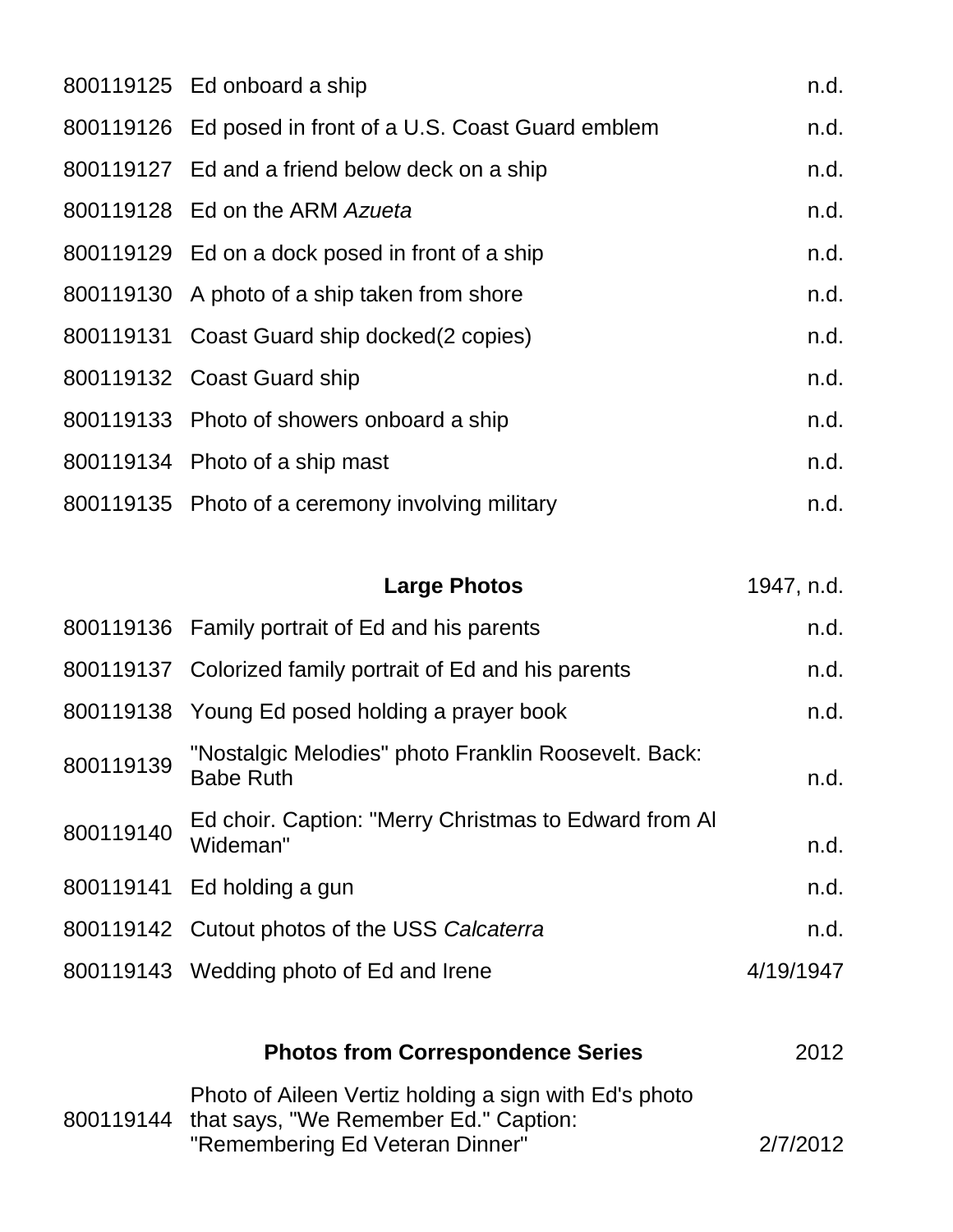| 800119145 | Photo of Aileen in front of a tank holding the same<br>sign. Caption: "Veteran Dinner Remembering Ed." | 2/7/2012 |
|-----------|--------------------------------------------------------------------------------------------------------|----------|
|           | <b>Miscellaneous</b>                                                                                   | n.d.     |
|           | 800119146 Photo of Ed in his Chicago Fire Dept. uniform                                                | n.d.     |
| 800119147 | Photo of the "Our Dad, Our Hero" poster included in<br>separations                                     | n.d      |

#### **Key Subjects**

This collection is indexed under the following headings in the Library's online catalog. Researchers interested in materials about related topics, persons, or places should search the catalog using these subject headings.

#### **Names**

Drenka, Edward. -- 1925-2012. Drenka, Edward P. -- Correspondence.

#### **Subjects**

Destroyer escorts -- United States -- History -- 20th century. United States. -- Coast Guard -- History -- World War, 1939-1945. World War, -- 1939-1945. World War, -- 1939-1945. -- History -- Pictorial works.

#### **Container List**

| <b>Box Folder</b> | Item ID $#$ | <b>Title</b>                                                          | <b>Dates</b>       |
|-------------------|-------------|-----------------------------------------------------------------------|--------------------|
| $\mathbf 1$       |             | <b>Series One: Government Documents</b>                               | 1946-1947,<br>n.d. |
|                   | 800119001   | Letter from U.S. Coast Guard awarding Ed Good<br><b>Conduct Medal</b> | 4/30/1946          |
|                   |             | 800119002 U.S. Coast Guard Honorable Discharge Papers                 | 4/30/1946          |
|                   |             | 800119003 Honorable Discharge Certificate U.S. Coast Guard            | 4/30/1946          |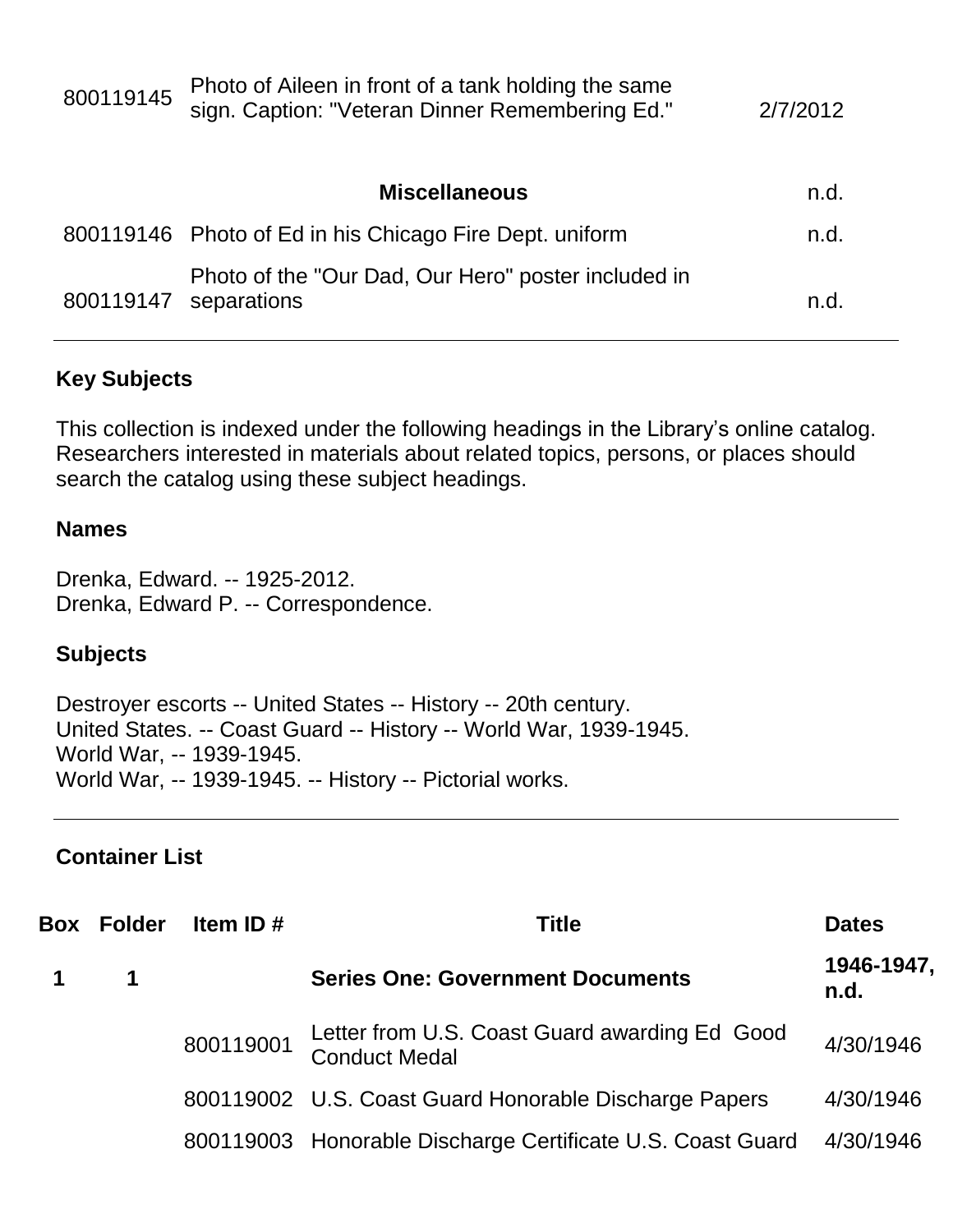(and photocopy)

|           | 800119004 State of Illinois Service Recognition Certificate      | 1947      |
|-----------|------------------------------------------------------------------|-----------|
|           | 800119005 U.S. Coast Guard Honorable Discharge Card              | 4/30/1946 |
|           | 800119006 U.S. Coast Guard Identification Card                   | n.d.      |
|           | 800119007 U.S. Coast Guard Satisfactory Service Card             | n.d.      |
| 800119008 | "The Cartoon Book" - Bureau of Publicity for the<br>Liberty Loan | n.d.      |

| 1 | $\overline{2}$ |           | <b>Series Two: Correspondence</b>                                                                 | 1947, 2012,<br>n.d. |
|---|----------------|-----------|---------------------------------------------------------------------------------------------------|---------------------|
|   |                |           | 800119009 Ed and Irene's Wedding Invitation                                                       | 1947                |
|   |                | 800119010 | Condolence to the Drenka family from Aileen Vertiz<br>and family                                  | 2/15/2012           |
|   |                |           | 800119011 Letter from Aileen Vertiz to Patricia [Ed's daughter]                                   | 2/28/2012           |
|   |                |           | 800119012 Greeting card from Molly to Ed                                                          | n.d.                |
|   |                | 800119013 | Greeting card from Rosalie McCafferty to Ed<br>thanks for visiting D.C.                           | n.d.                |
|   |                | 800119014 | Greeting card from Gillian Trumbull to Pat with<br>photos enclosed [photos in Photography series] | n.d.                |
|   |                |           | 800119015 Blank Postcard: The USS Scott                                                           | n.d.                |
|   |                |           |                                                                                                   |                     |
| 1 | $\mathbf 3$    |           | <b>Series Three: Funeral Items</b>                                                                | 2012                |
|   |                | 800119016 | Funeral Card with Ed's name, dates of birth/death,<br>and a prayer                                | Jan-12              |
|   |                | 800119017 | Cumberland Chapels card with a short biography<br>of Ed on the back                               | Jan-12              |
|   |                | 800119018 | Honor Flight Chicago paper honoring Ed                                                            | $Jan-12$            |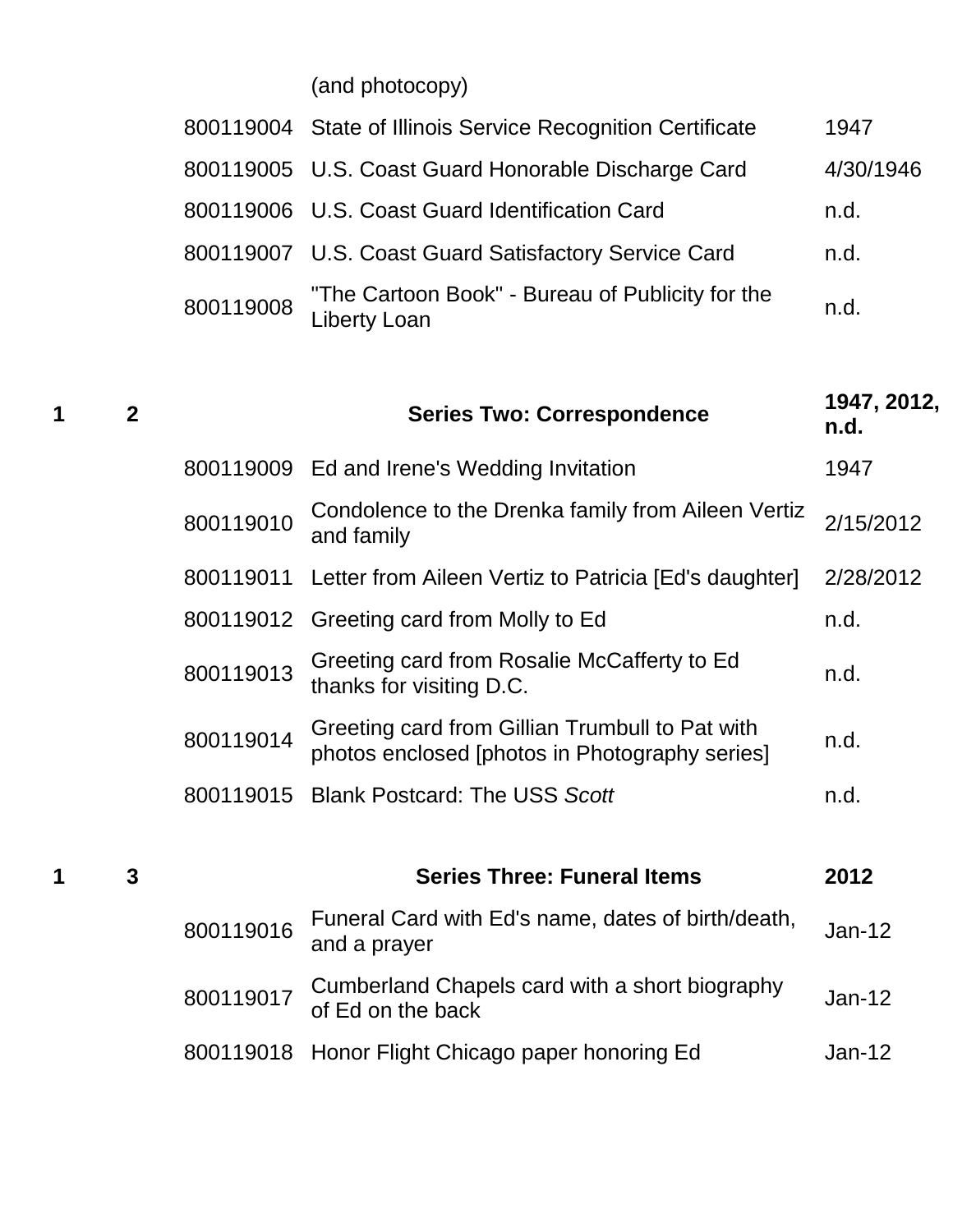|  | <b>Series Four: Honor Flight Chicago</b> | 2010 |
|--|------------------------------------------|------|
|  |                                          |      |

|           | 800119019 Honor Flight Chicago commemorative program                                                                                      | 2010                 |
|-----------|-------------------------------------------------------------------------------------------------------------------------------------------|----------------------|
|           | Pamphlet with facts on the following memorials:<br>800119020 World War II, Iwo Jima, Lincoln, Korean, Vietnam,<br>and Washington Monument | 4/21/2010            |
| 800119021 | Letter to Ed thanking him for being a part of the<br><b>Honor Flight</b>                                                                  | 12/23/2010           |
| 800119022 | Certificate in recognition of his service from Honor<br><b>Flight Chicago</b>                                                             | 4/21/2010            |
| 800119023 | Article from LifeTimes newsletter about the Honor<br>Flight                                                                               | Nov/Dec-201<br>issue |
|           | 800119024 Honor Flight Chicago pamphlet                                                                                                   | n.d.                 |
|           | 800119025 World War II Memorial pamphlet                                                                                                  | n.d.                 |

| 1 | $5\phantom{.0}$ |           | <b>Series Five: Coast Guard Items</b>                                                      | 1989, 1992,<br>n.d. |
|---|-----------------|-----------|--------------------------------------------------------------------------------------------|---------------------|
|   |                 |           | 800119026 Card with photo of a Coast Guard ship                                            | n.d.                |
|   |                 |           | 800119027 Reprint of USS Gendreau mimeograph                                               | n.d.                |
|   |                 |           | 800119028 U.S. Coast Guard symbol clipping                                                 | n.d.                |
|   |                 |           | 800119029 Photo of the USS Slater with poem on back                                        | n.d.                |
|   |                 | 800119030 | Program for Dedication of the U.S. Coast Guard<br><b>Destroyer-Escort Sailors Monument</b> | 11/1/1992           |
|   |                 |           | 800119031 1989 Destroyer Escort Calendar                                                   | 1989                |
|   |                 |           | 800119032 U.S. Coast Guard embroidered emblem                                              | n.d.                |
|   |                 |           | 800119033 U.S. Coast Guard decal                                                           | n.d.                |
|   |                 |           | 800119034 U.S. Coast Guard stickers                                                        | n.d.                |
|   |                 |           | 800119035 Clipping of a photo of the CGC Laurel                                            | n.d.                |